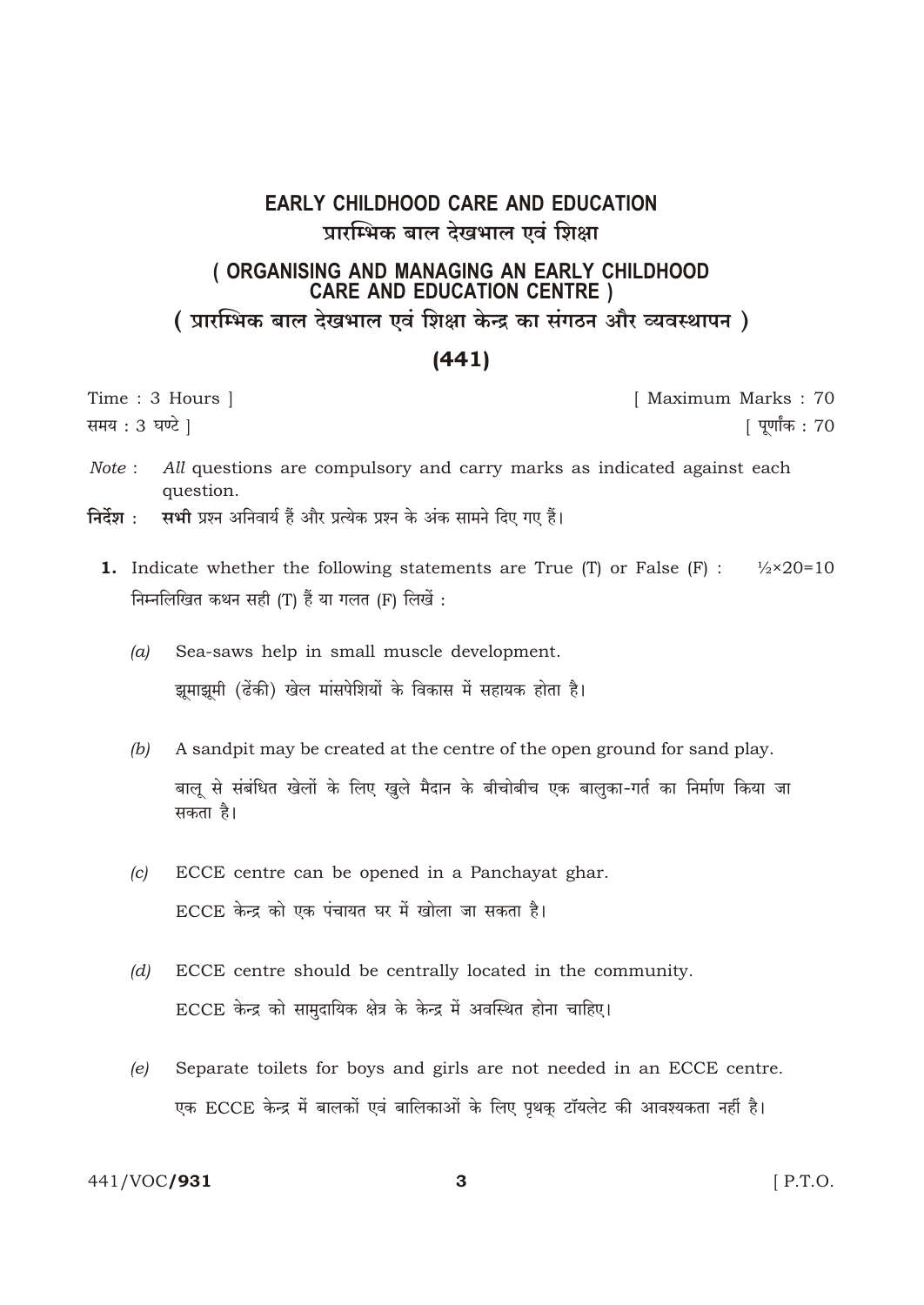- Use of leaf plates be avoided while serving mid-day meal.  $(f)$ मध्याह्र भोजन परोसने के समय पत्तलों के प्रयोग से बचना चाहिए।
- It is not desirable to have a gate and a boundary wall for an ECCE centre.  $(a)$ ECCE केन्द्र के लिए एक द्वार एवं एक चहारदीवारी का निर्माण वांछनीय नहीं है।
- $(h)$ The ECCE worker should have passed class X with two years' training in ECCE. ECCE केन्द्र के कार्यकर्ता को दसवीं कक्षा पास एवं दो वर्षों तक प्रशिक्षण प्राप्त किया हुआ होना चाहिए।
- Worker should not promote traditional stereotypes among children.  $(i)$ कार्यकर्ता को बच्चों के बीच पारम्परिक और घिसी-पिटी धारणाओं को प्रोत्साहन नहीं देना चाहिए।
- $(i)$ Worker should try not to encourage competition among children. कार्यकर्ता को बच्चों के बीच प्रतिस्पर्द्धा को प्रोत्साहन न देने का प्रयास करना चाहिए।
- Community member may be consulted before selecting ECCE worker.  $(k)$ ECCE कार्यकर्ता का चयन करने के पूर्व सामुदायिक सदस्यों से परामर्श कर लेना चाहिए।
- ECCE worker should visit each child's home at least once in a week.  $(l)$ ECCE कार्यकर्ता को प्रत्येक बच्चे के घर कम-से-कम सप्ताह में एक दिन जाना चाहिए।
- Only required time should be spent during home visit.  $(m)$ किसी बच्चे के घर जाने पर आवश्यक समय तक ही वहाँ रहना चाहिए।
- Somebody who is good at talking can be used as speaker at parents  $(n)$ meeting. वार्तालाप में प्रवीण किसी व्यक्ति को अभिभावकों की बैठक में वक्ता के रूप में चुनना चाहिए।
- First few home visits be planned only for observation.  $\omega$ किसी बालक के घर जाने का कार्यक्रम प्रारंभ में कुछ समय तक केवल पर्यवेक्षण के लिए होना चाहिए।
- To a large extent our communities today are unaware about ECCE.  $(p)$ आजकल हमारे समुदाय के अधिकतर लोगों को ECCE के बारे में कोई जानकारी नहीं है।

## 441/VOC/931

 $\overline{\mathbf{A}}$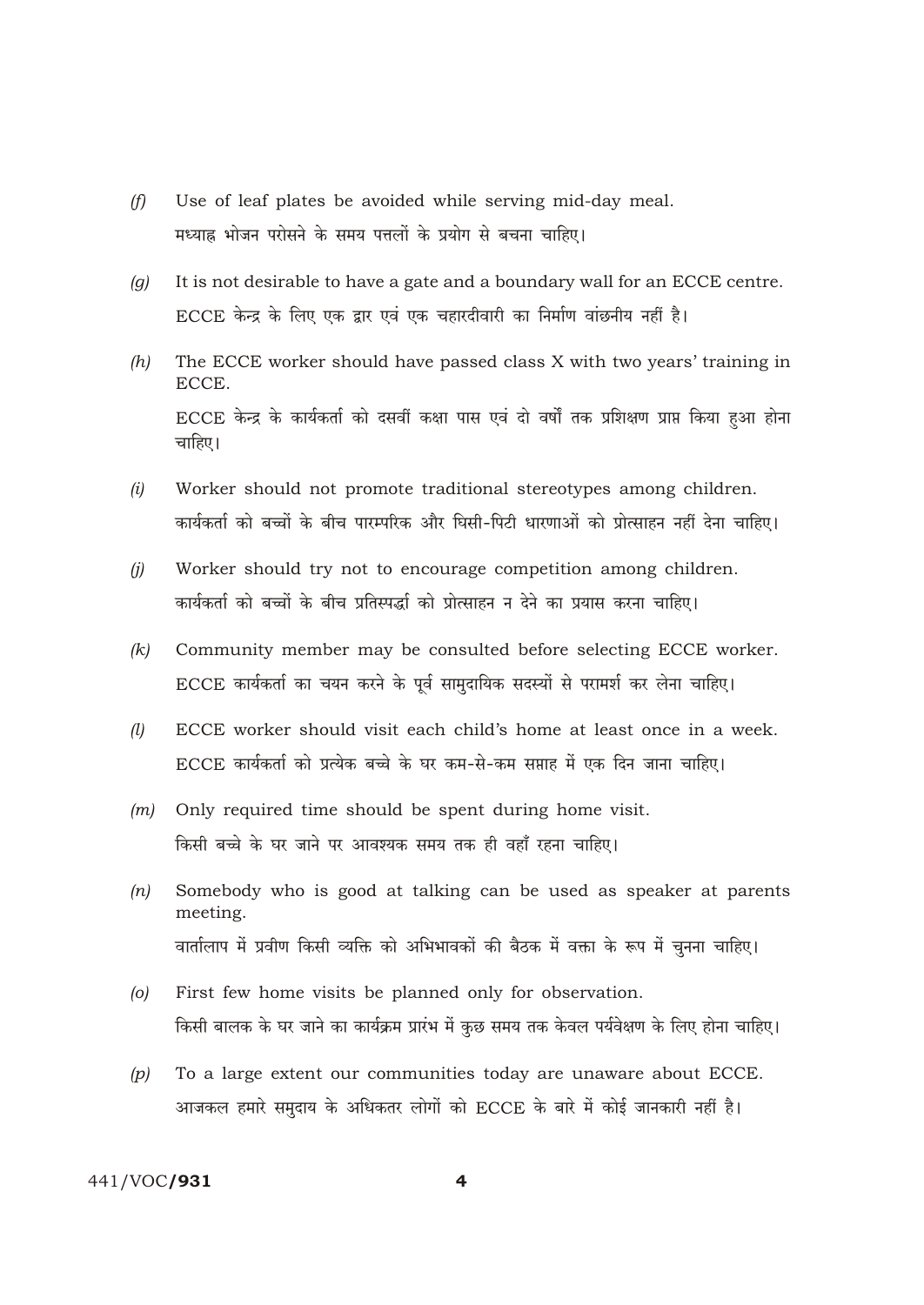- Knowledge about ECCE will help to remove gender discrimination.  $(a)$ ECCE के विषय में जानकारी से लिंग-विभेद के निवारण में सहायता मिलेगी।
- Community support can be only in the form of donations.  $(r)$ सामदायिक सहयोग केवल चंदे के रूप में ही संभव है।
- The ECCE centre cannot be run by the community when the teacher is on  $(s)$ leave. ECCE केन्द्र को समुदाय द्वारा संचालित नहीं किया जा सकता, जबकि शिक्षक छुट्टी पर गया हो।
- For planning activities for young children, worker should stay on for  $(t)$ about one hour in the centre after the children leave. छोटे बच्चों के कार्यक्रम-आयोजन के लिए कार्यकर्ता को बच्चों के चले जाने के लगभग एक घंटे बाद तक केन्द्र में रहना चाहिए।
- 2. Fill in the blanks: रिक्त स्थानों की पूर्ति करें :
	- $(a)$ Pollution could be of many types. These could be air pollution, water pollution and — etc. प्रदूषण कई प्रकार के हो सकते हैं। ये वायु-प्रदूषण, जल-प्रदूषण एवं —— आदि हो सकते हैं।
	- $(b)$ While constructing the ECCE centre, the desirable floor height is above the ground. ECCE केन्द्र के निर्माण के दौरान छत की वांछनीय ऊँचाई फर्श के स्तर से —— होनी चाहिए।
	- Old saris and can serve as light weight and inexpensive partitions in  $(c)$ the room. पुरानी साड़ियों एवं —— का उपयोग कमरे में हल्के भार वाले एवं किफायती पार्टीशन के रूप में किया जा सकता है।
	- It is desirable that worker has some knowledge of etc.  $(d)$ कार्यकर्ता के लिए - आदि का कुछ ज्ञान होना वांछनीय है।
	- $(e)$ Caste or religion should not influence -जाति एवं धर्म का प्रभाव - पर नहीं पड़ना चाहिए।

441/VOC/931

 $1 \times 5 = 5$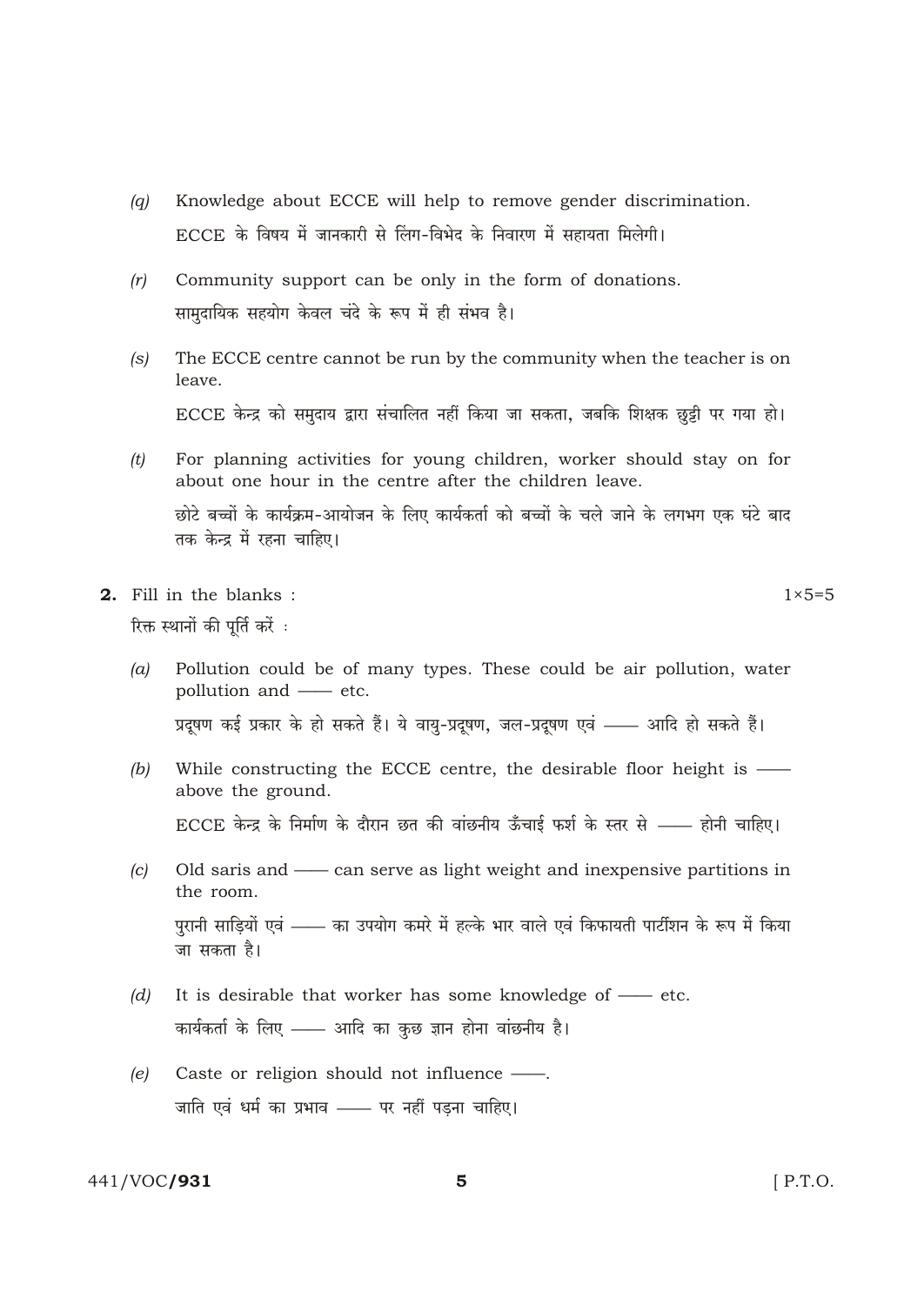**3.** Match the following :

| (a)                          | Centralised administration | (i)     | Water pollution           |  |
|------------------------------|----------------------------|---------|---------------------------|--|
| (b)                          | Story-telling              | (ii)    | Safety of centre          |  |
| (c)                          | Tables at an ECCE centre   | (iii)   | Authoritative             |  |
| (d)                          | Boundary wall              | (iv)    | Low height                |  |
| (e)                          | Lead poisoning             | (v)     | Voice modulation          |  |
| निम्नलिखित को सुमेलित करें : |                            |         |                           |  |
|                              | $(a)$ केन्द्रीकृत प्रशासन  |         | $(i)$ जल-प्रदूषण          |  |
|                              | $(b)$ कहानी सुनाना         |         | $(ii)$ केन्द्र की सुरक्षा |  |
|                              | $(c)$ ECCE केन्द्र की मेज  | (iii)   | प्राधिकृत                 |  |
|                              | $(d)$ चहारदीवारी           |         | $(iv)$ निम्न ऊँचाई        |  |
|                              | $(e)$ सीसा-विषाक्तता       | $(\nu)$ | वाक् माडुलन               |  |

- 4. Keeping in mind the ECCE centre in your locality, discuss how you will organise and manage outdoor space, so that it meets the needs of children.  $10$ अपने अंचल के ECCE केन्द्र को दृष्टिगत रखते हुए बताएँ कि आप एक ऐसे आउटडोर स्थल का निर्माण एवं प्रबंध करेंगी, जो कि बच्चों की आवश्यकताओं की पूर्ति कर सके।
- 5. What are the various ways through which we can maintain learning materials in an ECCE centre? Give *five* points at least. 5 एक ECCE केन्द्र में सीखने की वस्तुओं के प्रबंध के विभिन्न तरीके क्या हैं? किन्हीं **पाँच** तरीकों का सुझाव दें।
- 6. What are the various skills needed to be a good ECCE worker? 5 एक अच्छे ECCE कार्यकर्ता के लिए आवश्यक विभिन्न कौशल कौन-से हैं?
- 7. Discuss the role and responsibilities of ECCE worker. 5 ECCE कार्यकर्ता की भूमिका एवं दायित्वों का वर्णन करें।

441/VOC/931